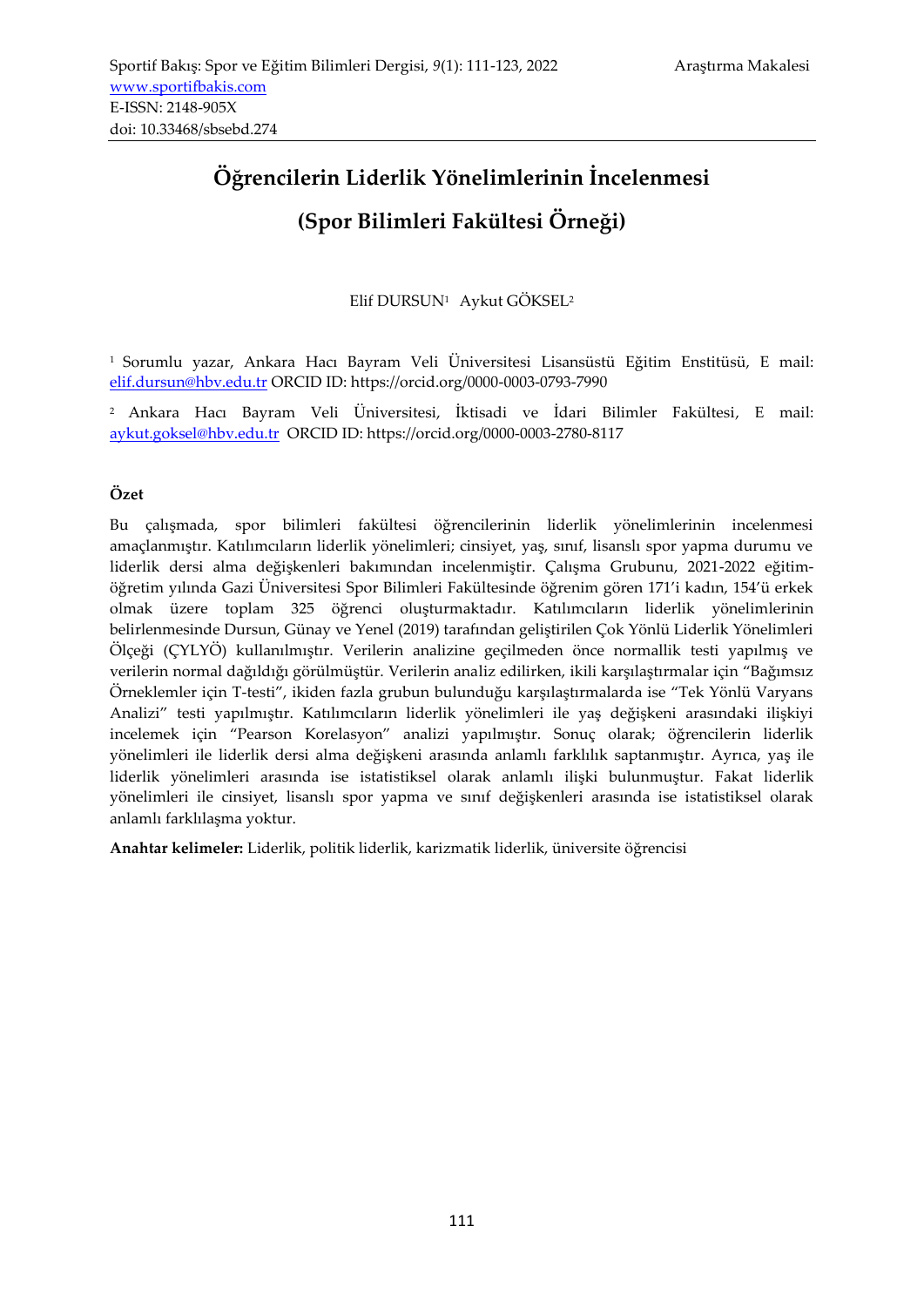# **Investigation of Students' Leadership Orientations (The Sample of Faculty of Sports Sciences)**

### **Abstract**

The present study aimed to examine the leadership orientations of the students of the faculty of sports sciences. Leadership orientations of the participants; gender, age, class, licensed sports status and taking leadership lessons were examined in terms of variables. The Study Group consists of a total of 325 students, 171 females and 154 males, studying at Gazi University Faculty of Sport Sciences in the 2021-2022 academic year. The Multi-Dimensional Leadership Orientations Scale (MLOS), developed by Dursun, Günay, and Yenel (2019), was used to determine the leadership orientations of the participants. Before proceeding with the analysis of the data, the normality test was performed and it was seen that the data were normally distributed. While analyzing the data, "T-test for Independent Samples" was used for pairwise comparisons and "One-Way Analysis of Variance" test was used for comparisons with more than two groups. "Pearson Correlation" analysis was conducted to examine the relationship between the leadership orientations of the participants and the age variable. As a result; There was a significant difference between the students' leadership orientations and the variable of taking leadership lessons. A statistically significant relationship was found between age and leadership orientations. However, there is no statistically significant difference between leadership orientations and gender, licensed sports and class variables.

**Key Words:** Leadership, political leadership, charismatic leadership, university students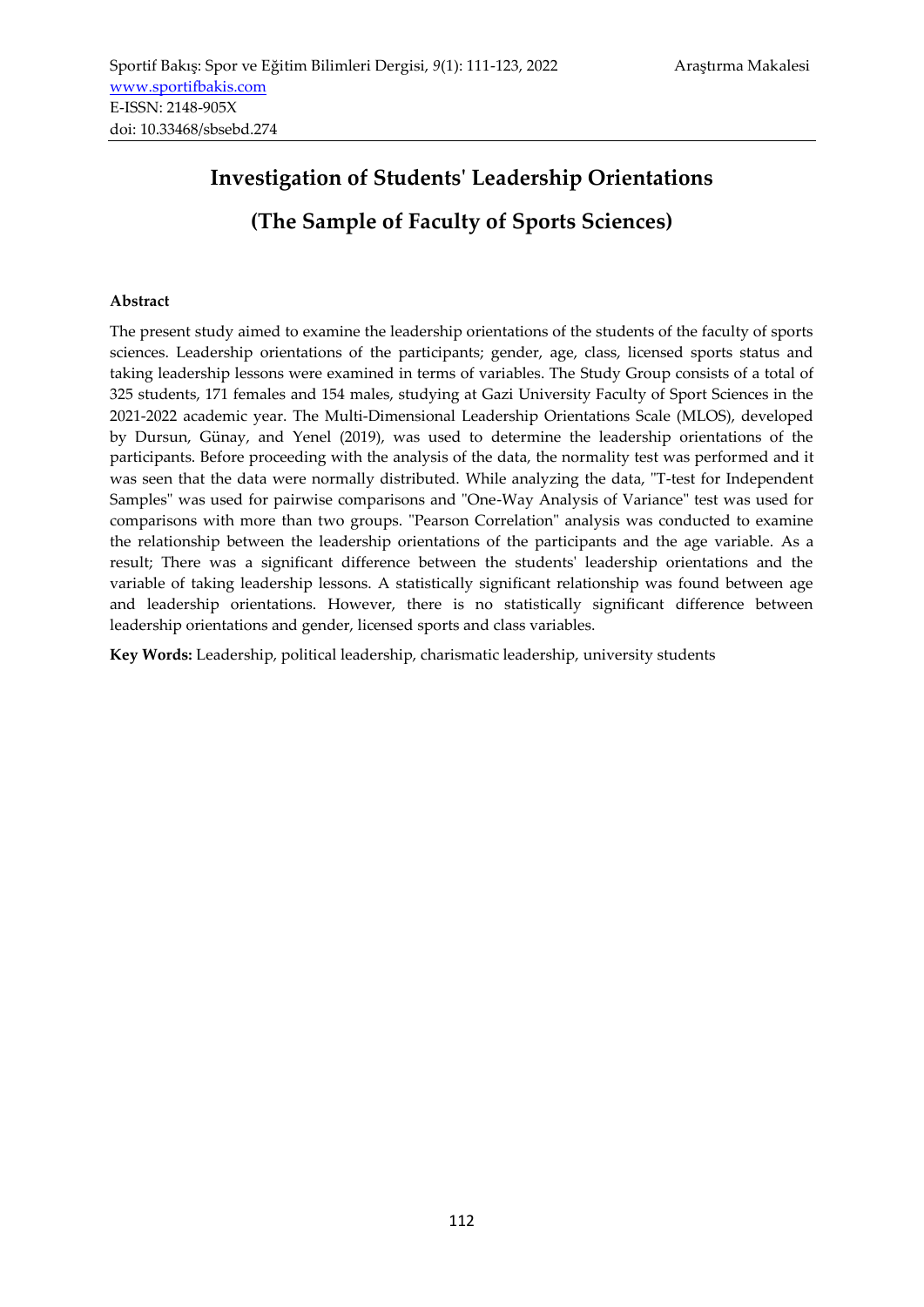#### **SUMMARY**

**Introduction and Aim:** Since the existence of humanity, some individuals in society have gained superiority over others and have succeeded in dragging the masses after them (Özkalp and Sabuncuoğlu, 1997). People are not capable of meeting all their needs. For him, in order to meet some of his needs and achieve his desired goals, he needs to be included in a certain group and act with that group. In order to meet certain goals and needs of people, a leader is needed who will mobilize the group he is in and guide people in line with the purpose of the group (Eren, 2012). Since leadership is a mysterious concept throughout history, many studies have been made by management scientists and various definitions of the concept of leadership have been made. When the definitions in the literature are examined; Leadership is "the process of influencing and directing others towards a set of goals" (Koçel, 1999). Dursun et al. (2019), on the other hand, defined the concept of leader as "the person who makes them adopt the goals and objectives of the organization with the influence of the organization on individuals and directs and manages them in order for them to perform planned and systematically in this direction". Leadership orientation, on the other hand, is the different methods used to identify the problems that lead the group to reach its goal and to find solutions to those problems (Bolman and Deal, 1991). There are four types of leadership orientations: people-based leadership, structural leadership, political leadership, and charismatic leadership. In this leadership orientation where structural leadership, realism and logical approach are prioritized, details are important and people are held responsible for the problems that arise. When human-based leadership orientation is examined, it is individuals who care about people's feelings, who support individuals, know their needs and direct them to groups in line with their needs. People with a political leadership orientation are leaders who have high persuasion abilities, can mobilize individuals and are politically talented. People with a charismatic leadership orientation are defined as individuals who have strong communication, inspire people, open to other ideas, creative and have the ability to imagine (Güler, Dursun and Günay). The aim of this study is to examine the leadership orientations of the students of the faculty of sports sciences in terms of different variables (gender, age, class, doing licensed sports and taking leadership courses). **Material & Method:** In this study, which was conducted to determine the leadership orientations of the students studying at the faculty of sports sciences, the relational survey model was used. According to Karasar (2007), the relational screening model is defined as "a research model that aims to determine the existence and/or degree of co-variation between two or more variables". The study group consists of a total of 325 students, 171 women (52.6%) and 154 men (47.4%), studying at Gazi University Faculty of Sport Sciences in the 2021-2022 academic year. The data collection form used in the research consists of two parts. The first part consists of the personal information form of the participants prepared by the researcher, consisting of the variables of age, gender, class, doing licensed sports and taking leadership courses. The second part consists of the Multi-Dimensional Leadership Orientations Scale (MLOS),, which has been validated and reliable. Before proceeding with the analysis of the data, the normality test was performed and it was seen that the data were normally distributed. While analyzing the data, "T-test for Independent Samples" was used for pairwise comparisons and "One-Way Analysis of Variance" test was used for comparisons with more than two groups. "Pearson Correlation" analysis was conducted to examine the relationship between the leadership orientations of the participants and the age variable. **Findings:** There was a significant difference between the students' leadership orientations and the variable of taking leadership lessons. A statistically significant relationship was found between age and leadership orientations. However, there is no statistically significant difference between leadership orientations and gender, licensed sports and class variables. **Conclusion:** As a result, it was seen that the students of the faculty of sports sciences mostly exhibited the "people-based leadership" orientation. In addition, it was determined that the participants' taking a leadership course was effective on charismatic leadership orientation, and there was a positive relationship between the ages of the participants and their "human-based leadership" and "charismatic leadership" orientations. On the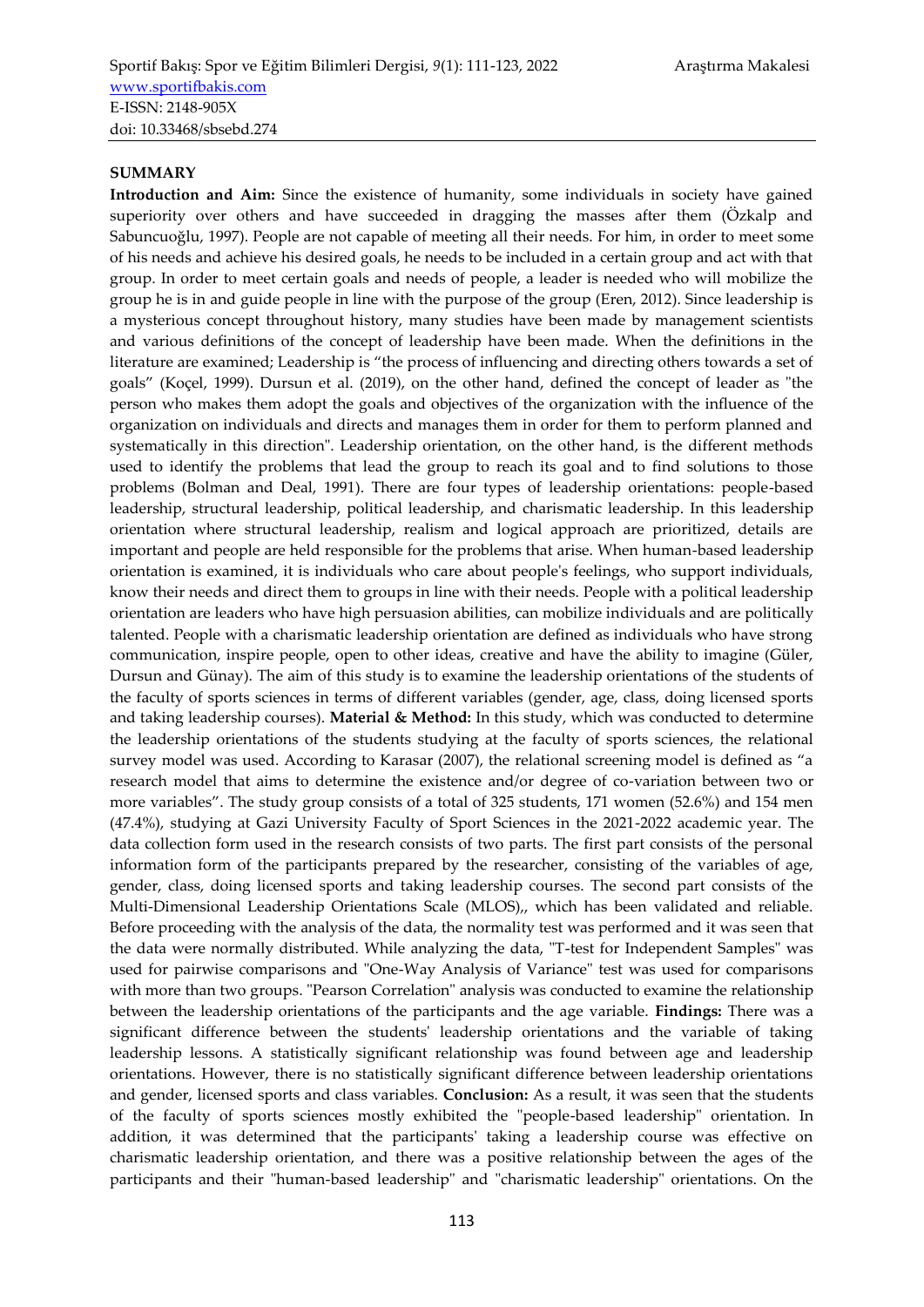other hand, it was determined that the gender, grade level and licensed sports status of the participants were not effective on their leadership orientations.

# **1.GİRİŞ**

İnsanlığın varoluşundan beri toplum içindeki bazı bireyler diğerlerine karşı üstünlük elde etmiş ve kitleleri peşinden sürüklemeyi başarmıştır (Özkalp ve Sabuncuoğlu, 1997). İnsanlar ihtiyaçlarının hepsini karşılayabilecek yeterlilikte değildir. Onun için bazı ihtiyaçlarının karşılanabilmesi ve istediği amaçlarına ulaşabilmesi için belirli bir gruba dâhil olması ve o grupla birlikte hareket etmesi gerekmektedir insanların belirli amaçları ve ihtiyaçlarını karşılamak için dahil olduğu grup harekete geçirecek ve grubun amacı doğrultusunda insanlara yol gösterecek bir lidere ihtiyaç duyulur (Eren, 2012).

Liderlik tarih boyunca gizemli bir kavram olduğu için yönetim bilimciler tarafından üzerinde çok sayıda çalışma yapılmış ve liderlik kavramıyla ilgili çeşitli tanımlamalar yapılmıştır. Literatürdeki tanımlar incelendiğinde; Liderlik, "birtakım amaçlar doğrultusunda bir kişinin başkalarını etkilemesi ve yönlendirmesi sürecidir" (Koçel, 1999). Goleman (1999) ise liderliği, insanlara hükmederek değil onların ortak hedefleri doğrultusunda birlikte çalışmaya ikna edebilme becerisi olarak tanımlamaktadır. Yenel (2018) ise liderliği, "bir grubu amaçları doğrultusunda harekete geçiren, yol gösteren, rehberlik eden, öncülük eden kişi olarak tanımlarken, lideri ise bu eylemleri gerçekleştiren kişi" olarak tanımlamaktadır. Dursun ve ark. (2019) ise lider kavramını, "örgütün bireyler üzerinde bıraktığı etki ile onlara örgütün amaç ve hedeflerini benimseten ve bu doğrultuda planlı ve sistematik performans göstermeleri için onları sevk ve idare eden kişi" olarak ifade etmişlerdir.

Liderlik yönelimi ise grubun amacına ulaştıran ve amacına ulaştırırken de ortaya çıkan sorunları tespit edip o sorunlara çözümler bulmak için kullanılan farklı yöntemlerdir (Bolman ve Deal, 1991). İnsan kaynaklı liderlik, yapısal liderlik, politik liderlik ve karizmatik liderlik olmak üzere dört çeşit liderlik yönelimi bulunmaktadır. Yapısal liderlik, gerçekçilik ve mantıksal yaklaşımın ön planda tutulduğu bu liderlik yöneliminde detaylar önemlidir ve ortaya çıkan sorunlardan kişiler sorumlu tutulur. İnsan kaynaklı liderlik yönelimi incelendiğinde, insanların duygularının önemsendiği, bireylere destek olan onların ihtiyaçlarını bilen ve ihtiyaçları doğrultusunda gruplara yönlendiren bireylerdir. Politik liderlik yöneliminde olan kişilerin ikna kabiliyetlerin yüksek, bireyleri harekete geçirebilen ve politik olarak yetenekli olan liderlerdir. Karizmatik liderlik yönelimindeki kişiler ise, iletişimi güçlü, insanlara ilham veren, başka fikirlere açık, yaratıcı ve hayal etme yeteneği olan bireyler olarak tanımlanmaktadır (Güler, Dursun ve Günay, 2020).

Liderlik yönelimi ile ilgi literatürde yerli ve yabancı çalışmalar (Drocher, 1997; Carrillo, 2019; Cengiz ve Güllü, 2018; Supriyanto ve Adi, 2018; Akbaba ve Erenler, 2008; Thompson, 2000; Özdemir, 2018; Arslan ve Uslu, 2014; Kim ve ark., 2018; Mujtaba, 2019; Taşkıran, 2006; Cansoy ve Tofur, 2017; Han ve ark., 2018; Hossain ve Asheq, 2020) bulunmaktadır. Bu çalışmalar incelendiğinde spor bilimleri fakültesi öğrencilerinin liderlik yönelimlerine ilişkin çalışmaların oldukça sınırlı olduğu görülmektedir. Bu doğrultuda çalışmanın amacı, spor bilimleri fakültesi öğrencilerinin liderlik yönelimlerinin farklı değişkenler (cinsiyet, yaş, sınıf, lisanslı spor yapma ve liderlik dersi alma) açısından incelenmesidir.

## **2. MATERYAL METOT**

#### *2.1.Araştırmanın Modeli*

Spor bilimleri fakültesinde öğrenim gören öğrencilerinin liderlik yönelimlerini belirlemek amacıyla yapılan bu çalışmada, ilişkisel tarama modeli kullanılmıştır. Karasar′a (2007) göre ilişkisel tarama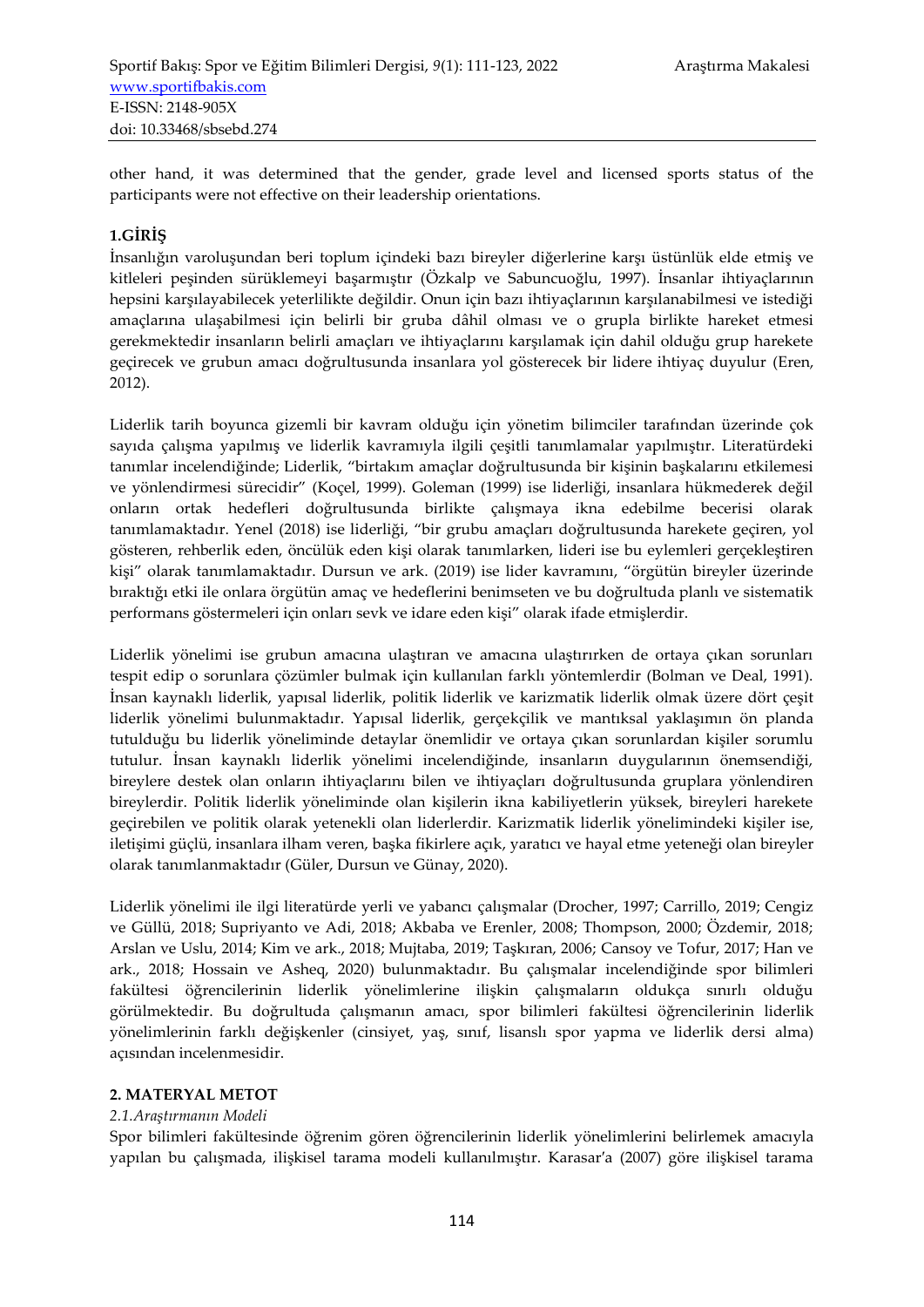modeli "iki ve daha çok sayıdaki değişken arasında birlikte değişim varlığını ve/veya derecesini belirlemeyi amaçlayan araştırma modeli" olarak tanımlanmaktadır.

## *2.2. Çalışma Grubu*

Çalışma grubu, 2021-2022 eğitim ve öğretim döneminde, Gazi Üniversitesi Spor Bilimleri Fakültesinde öğrenim gören 171'i kadın (%52,6), 154'u erkek (%47,4) olmak üzere toplam 325 öğrenciden oluşmaktadır. Öğrencilerin demografik değişkenlerine ilişkin bilgiler Tablo 1'de verilmiştir.

| Değişken            |          | f   | $\%$  |
|---------------------|----------|-----|-------|
|                     | Kadın    | 171 | 52,6  |
| Cinsiyet            | Erkek    | 154 | 47,4  |
|                     | 1. Sinif | 112 | 34,5  |
| Sinif               | 2. Sinif | 65  | 20,0  |
|                     | 3. Sinif | 77  | 23,7  |
|                     | 4. Sinif | 71  | 21,8  |
| Lisanslı Spor yapma | Evet     | 197 | 60,6  |
|                     | Hayır    | 128 | 39,4  |
|                     | Evet     | 53  | 16,3  |
| Liderlik dersi alma | Hayır    | 272 | 83,7  |
| Toplam              |          | 325 | 100,0 |

**Tablo 1.** Katılımcıların demografik değişkenlere ilişkin frekans ve yüzde tablosu

## *2.3. Veri Toplama Araçları*

Araştırma kapsamında kullanılan veri toplama formu iki kısımdan oluşmaktadır. Birinci kısım, araştırmacı tarafından hazırlanan katılımcıların yaş, cinsiyet, sınıf, lisanslı spor yapma ve liderlik dersi alma değişkenlerden meydana gelen kişisel bilgi formundan oluşmaktadır. İkinci kısım ise, geçerlik ve güvenirliği yapılmış Çok Yönlü Liderlik Yönelimleri Ölçeği'nden (ÇYLYÖ) oluşmaktadır.

*Çok Yönlü Liderlik Yönelimleri Ölçeği (ÇYLYÖ):* Dursun, Günay ve Yenel (2019) tarafından geliştirilen "Çok Yönlü Liderlik Yönelimleri Ölçeği"; "Politik Liderlik"(5 madde), "İnsan Kaynaklı Liderlik"(5 madde), "Karizmatik Liderlik"(5 madde) ve "Yapısal Liderlik" (4 madde) olmak üzere toplam 4 boyut ve 19 maddeden meydana gelmektedir. Beşli likert tipinde olan ölçek, "Tamamen Katılıyorum"(5) ifadesinden "Tamamen Katılmıyorum"(1) ifadesine doğru derecelendirilmiştir. Ölçeğin güvenirliğinin hesaplanmasında kullanılan iç tutarlılık katsayısı, "Politik Liderlik" için .80, "İnsan Kaynaklı Liderlik" için .73, "Karizmatik Liderlik" için .74 ve "Yapısal Liderlik" için ise .72'dir. Ölçeğin genelinde hesaplanan iç tutarlılık katsayısı ise .85'dir. Bu araştırmada ise, ölçeğin geneli için hesaplanan iç tutarlılık katsayısı .84, Politik Liderlik" için .82, "İnsan Kaynaklı Liderlik" için .73, "Karizmatik Liderlik" için .81 ve "Yapısal Liderlik" için ise .80'dir. Çok Yönlü Liderlik Yönelimleri Ölçeğinin güvenirlik katsayıları Tablo 2 de verilmiştir.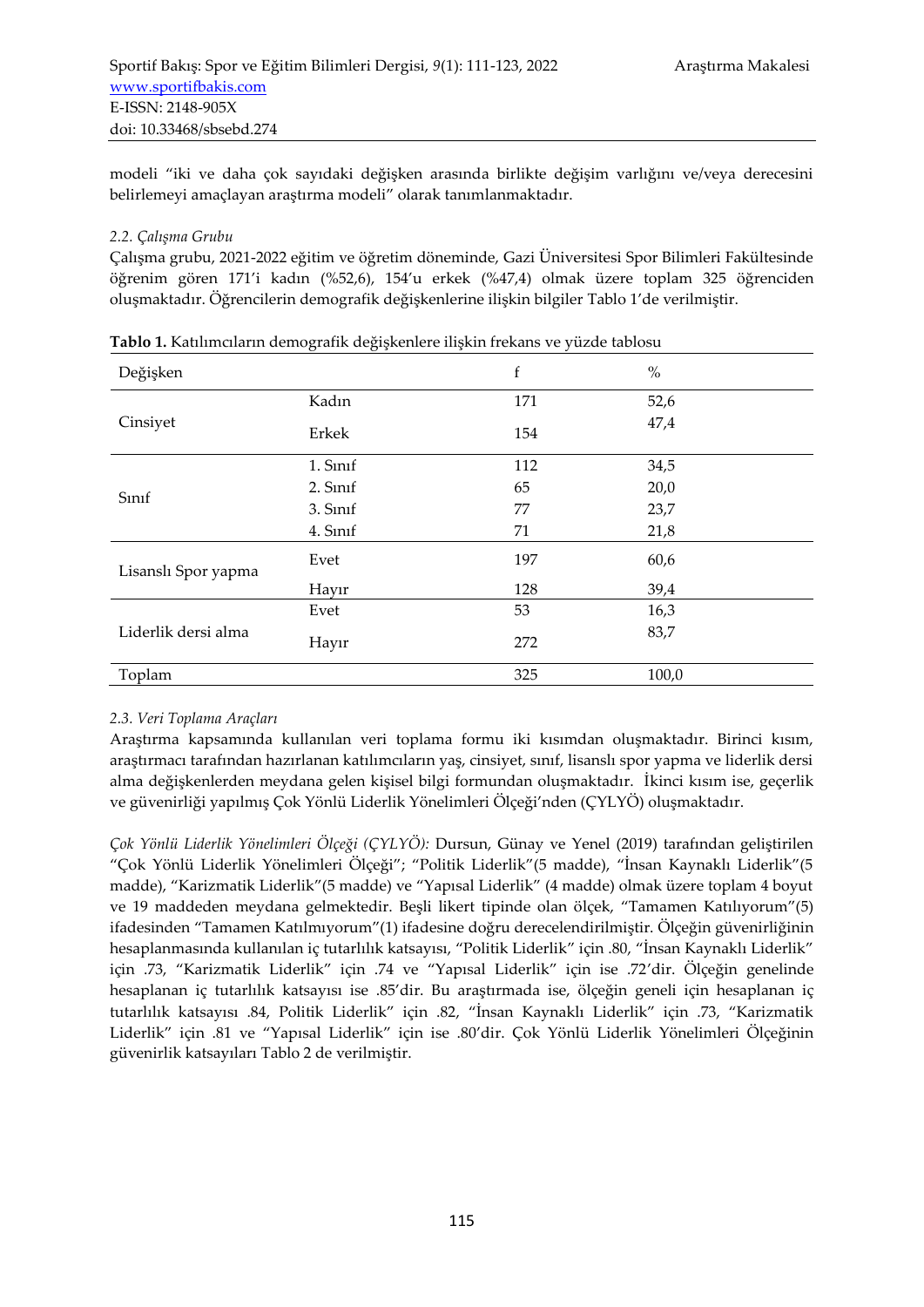| $\cdot$                 |                                  |              |
|-------------------------|----------------------------------|--------------|
| CYLYÖ                   | Iç tutarlık katsayısı $(\alpha)$ | Madde Savisi |
| Politik Liderlik        | ,82                              |              |
| İnsan Kaynaklı Liderlik | .73                              |              |
| Karizmatik Liderlik     | ,81                              |              |
| Yapısal Liderlik        | ,80                              |              |
| CYLYÖ                   | .84                              | 19           |

#### **Tablo 2**. ÇYLYÖ güvenirlik katsayıları

Alanyazında Özdamar tarafından belirlenen güvenirlik değerleri; 0.00<  $\alpha$  <0.40 "güvenilir değil", 41< α <0,60 "düşük güvenirlik", 0,61< α <0,80 "orta düzeyde güvenilir", 0,81< α < 1,00 "yüksek düzeyde güvenilir" olarak verilmiştir (Özdamar, 1999). Tablo 2 incelendiğinde İç tutarlık/Chronbach's alpha **(**α) değerlerinin güvenirlik için yeterli olduğu görülmektedir.

#### *2.4. Verilerin Analizi*

Çalışmaların analiz işlemine geçilmeden önce araştırmacı tarafından analizlerle ilgili normallik, homojenlik, doğrusallık ve durağanlık gibi varsayımların sağlanıp sağlanmadığı ayrıca bu bilgiler doğrultusunda hangi istatistiksel analizleri tercih ettiği konusunda istatistiksel bilgilerin verilmesi gerekmektedir (Tozoğlu ve Dursun, 2020). Analize geçilmeden önce, verilerin analizinde kullanılacak testlere karar vermek için çarpıklık (skewness) ve basıklık (kurtosis) değerleri incelenmiştir. Tablo 3 de yer alan çarpıklık ve basıklık değerleri, Tabachnick ve Fidel (2013) tarafından belirlenen sınırlar (- 1,5 ile +1,5) içerisinde yer aldığı için veri seti normal dağılım gösterdiği için parametrik testler kullanılmıştır. Elde edilen değerlere göre veri setinin analizinde parametrik testlerin kullanılabileceği görülmüştür. Öncelikle demografik özelliklerin belirlenmesi için betimsel istatistikler yapılmıştır. Daha sonra grup sayısı iki olan karşılaştırmalar için "Bağımsız Örneklemler için T-Testi", grup sayısının ikiden fazla olduğu karşılaştırmalarda ise "Tek Yönlü Varyans Analizi" kullanılmış farklılığın kaynağını belirlemek amacıyla da "Tukey HSD" çoklu karşılaştırma testi kullanılmıştır. Katılımcıların yaşları ile liderlik yönelimleri arasındaki ilişkiyi belirlemek amacıyla "Pearson korelasyon" testi uygulanmıştır.

| Alt Boyut                     | n   | Min. | Max. | $\rm\overline{X}$ | S   | mod  | medyan | carpiklik | basıklık |
|-------------------------------|-----|------|------|-------------------|-----|------|--------|-----------|----------|
| Politik Liderlik              | 325 | 1,40 | 5,00 | 3,40              | ,79 | 2,80 | 3,40   | .06       | $-0.47$  |
| Insan<br>Kaynaklı<br>Liderlik | 325 | 1,80 | 5,00 | 4,10              | .65 | 5,00 | 4,20   | $-.33$    | $-0.65$  |
| Karizmatik<br>Liderlik        | 325 | 1.00 | 5,00 | 3,50              | .83 | 3,40 | 3,60   | $-19$     | $-.46$   |
| Yapısal Liderlik              | 325 | 1.75 | 5.00 | 3.74              | .80 | 3.75 | 3.75   | $-.27$    | $-.67$   |

**Tablo 3.** ÇYLYÖ alt boyutlarına ilişkin betimsel analiz

ÇYLYÖ alt boyutlarından elde edilen ortalamalar incelendiğinde, en yüksek ortalamanın "İnsan Kaynaklı Liderlik" alt boyutunda (X̄=4,10±,65), en düşük ortalama değerin "Politik Liderlik" alt boyutunda (X̄=3,40±,79) olduğu görülmüştür.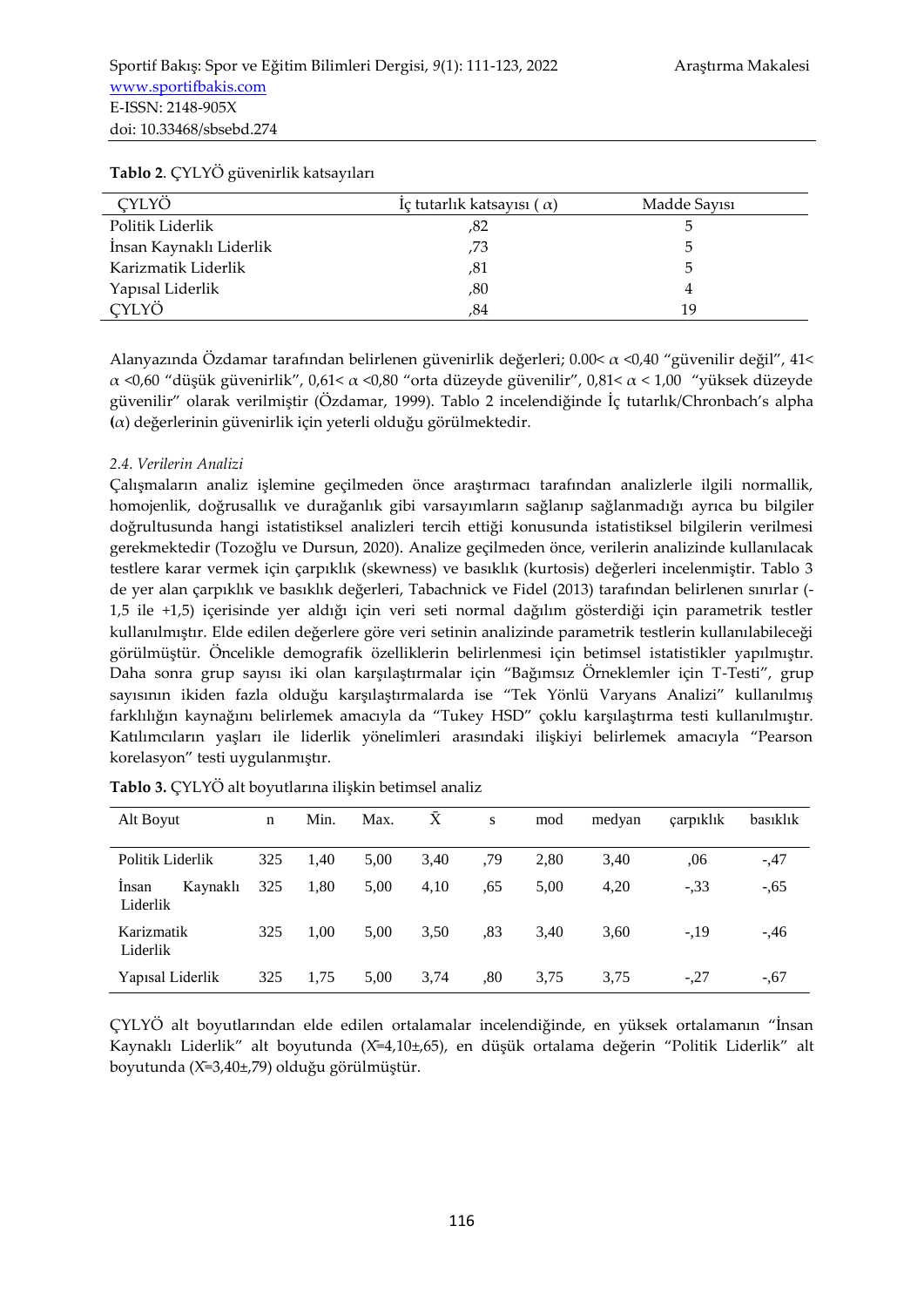# **3. BULGULAR**

**Tablo 4.** Cinsiyete göre öğrencilerin ÇYLYÖ alt boyut puanlarına ilişkin T-testi sonuçları

| Ölçek               | Cinsiyet | $\mathbf n$ | $\chi$ | S   | sd  | t       | p    |
|---------------------|----------|-------------|--------|-----|-----|---------|------|
| Politik liderlik    | Kadın    | 171         | 3,40   | ,79 | 323 |         |      |
|                     | Erkek    | 154         | 3,40   | ,80 |     | ,00     | 1,00 |
| İnsan<br>kaynaklı   | Kadın    | 171         | 4,17   | ,66 |     |         |      |
| liderlik            | Erkek    | 154         | 4,03   | ,64 | 323 | 1,93    | ,06  |
| Karizmatik liderlik | Kadın    | 171         | 3,43   | ,82 |     |         |      |
|                     | Erkek    | 154         | 3,58   | ,83 | 323 | $-1,54$ | ,12  |
|                     | Kadın    | 171         | 3,77   | ,82 |     |         |      |
| Yapısal liderlik    | Erkek    | 154         | 3,71   | ,79 | 323 | ,68     | ,49  |

Tablo 4'de verilen analiz sonuçlarına göre öğrencilerin cinsiyetleri ile ÇYLYÖ alt boyutlarından almış oldukları puanlar arasında istatistiksel olarak anlamlı farklılık tespit edilmemiştir (p>.05).

|           |  | Tablo 5. Spor yapma değişkenine göre öğrencilerin ÇYLYÖ alt boyut puanlarına ilişkin T-testi |  |  |  |  |
|-----------|--|----------------------------------------------------------------------------------------------|--|--|--|--|
| sonucları |  |                                                                                              |  |  |  |  |

| Ölçek                   | Spor<br>yapma | n   | $\chi$ | $\mathbf S$ | sd  | t       | p   |
|-------------------------|---------------|-----|--------|-------------|-----|---------|-----|
|                         | Evet          | 197 | 3,37   | ,83         |     |         |     |
| Politik liderlik        | Hayır         | 128 | 3,44   | ,74         | 323 | $-0.82$ | ,41 |
|                         | Evet          | 197 | 4,08   | ,68         | 323 | $-77$   |     |
| İnsan kaynaklı liderlik | Hayır         | 128 | 4,14   | ,60         |     |         | ,44 |
|                         | Evet          | 197 | 3,51   | ,88         |     |         |     |
| Karizmatik liderlik     | Hayır         | 128 | 3,48   | ,75         | 323 | ,32     | ,74 |
|                         | Evet          | 197 | 3,69   | ,83         |     |         |     |
| Yapısal liderlik        | Hayır         | 128 | 3,82   | ,76         | 323 | $-1,39$ | ,16 |

Tablo 5 incelendiğinde öğrencilerin lisanslı spor yapma değişkeni ile ÇYLYÖ alt boyutlarından elde edilen puanlar arasındaki T-testi sonucuna göre, öğrencilerin liderlik yönelimleri ile lisanslı spor yapma değişkeni arasında anlamlı farklılık saptanmamıştır (p>0,05).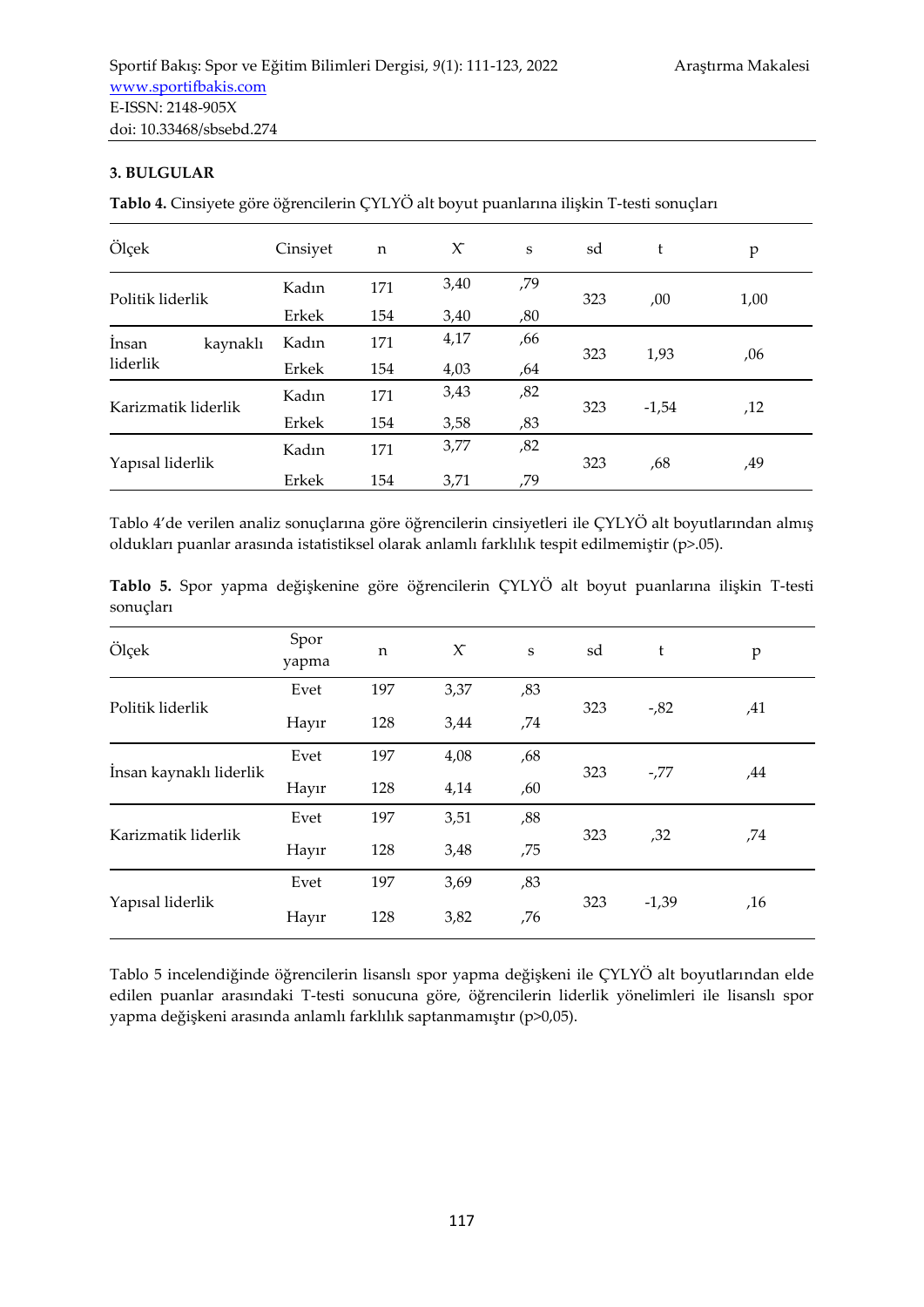| Ölçek                   | Liderlik<br>Dersi | n   | $\chi$ | $\mathbf S$ | sd  | t       | p   |
|-------------------------|-------------------|-----|--------|-------------|-----|---------|-----|
|                         | Evet              | 53  | 3,53   | ,64         |     |         |     |
| Politik liderlik        | Hayır             | 272 | 3,37   | ,82         | 323 | 1,35    | ,17 |
|                         | Evet              | 53  | 4,01   | ,62         |     |         |     |
| İnsan kaynaklı liderlik | Hayır             | 272 | 4,12   | ,65         | 323 | $-1,14$ | ,25 |
|                         | Evet              | 53  | 3,85   | ,74         |     |         |     |
| Karizmatik liderlik     | Hayır             | 272 | 3,43   | ,83         | 323 | 3,37    | ,00 |
|                         | Evet              | 53  | 3,75   | ,86         |     |         |     |
| Yapısal liderlik        | Hayır             | 272 | 3,74   | ,79         | 323 | ,06     | ,95 |

**Tablo 6.** Liderlik dersi alma değişkenine göre öğrencilerin ÇYLYÖ alt boyut puanlarına ilişkin t-testi sonuçları

Tablo 6 incelendiğinde öğrencilerin liderlik dersi alma değişkeni ile ÇYLYÖ alt boyutlarından elde edilen puanlar arasındaki T-testi sonuçlarına göre, öğrencilerin liderlik yönelimleri liderlik dersi alma değişkenine göre "Karizmatik liderlik" boyutunda anlamlı farklılık saptanmıştır (p<0,05). Liderlik dersi alan bireylerin karizmatik liderlik yönelimleri puanları liderlik dersi almayan öğrencilere göre daha yüksek olduğu tespit edilmiştir. Diğer alt boyutlarda ise anlamlı bir farklılık görülmemiştir.

|           |  | Tablo 7. Sınıf değişkenine göre öğrencilerin ÇYLYÖ alt boyut puanlarına ilişkin varyans analizi |  |  |  |  |
|-----------|--|-------------------------------------------------------------------------------------------------|--|--|--|--|
| sonuclari |  |                                                                                                 |  |  |  |  |

| Ölçek               | Sinif    | $\mathbf n$ | $\chi$ | $\mathbf S$ | ${\bf F}$ | ${\bf P}$ | Tukey |  |
|---------------------|----------|-------------|--------|-------------|-----------|-----------|-------|--|
|                     | 1. sinif | 112         | 3,34   | ,83         |           |           |       |  |
|                     | 2. sinif | 65          | 3,35   | ,88         |           |           |       |  |
| Politik liderlik    | 3. sinif | 77          | 3,46   | ,77         | ,59       | ,61       | -     |  |
|                     | 4. sinif | 71          | 3,46   | ,68         |           |           |       |  |
|                     | 1. sinif | 112         | 4,10   | ,69         |           |           |       |  |
| İnsan<br>kaynaklı   | 2. sinif | 65          | 4,11   | ,59         |           |           |       |  |
| liderlik            | 3. sinif | 77          | 4,07   | ,66         | ,11       | ,95       |       |  |
|                     | 4. sinif | 71          | 4,14   | ,63         |           |           |       |  |
|                     | 1. sinif | 112         | ,85    | ,08         |           |           |       |  |
| Karizmatik liderlik | 2. sinif | 65          | ,86    | ,10         |           |           |       |  |
|                     | 3. sinif | 77          | ,74    | ,08         | 1,55      | ,19       |       |  |
|                     | 4. sinif | 71          | ,85    | ,10         |           |           |       |  |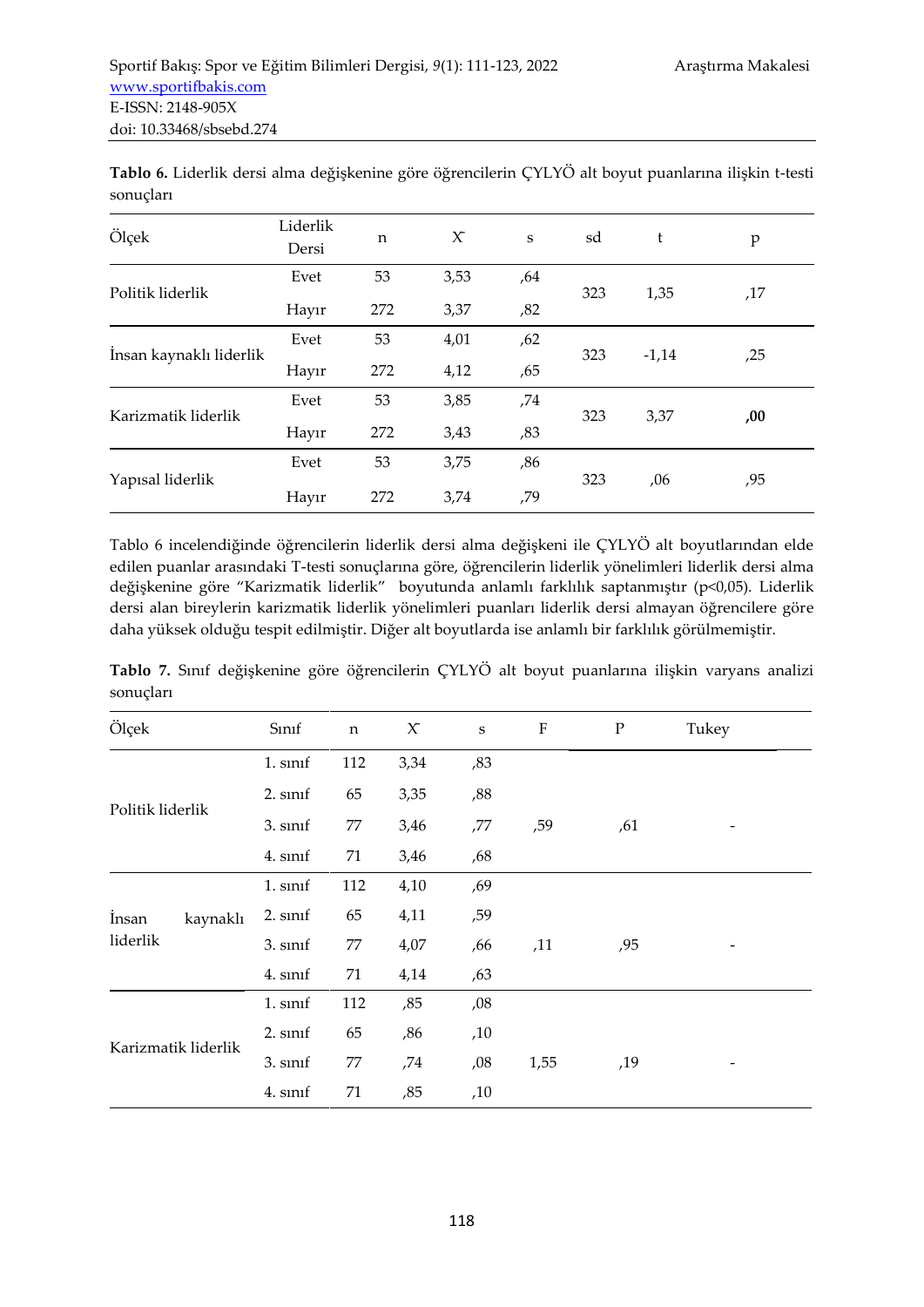| Ölçek            | Sinif             | n   | $\boldsymbol{\chi}$ | S   | $\mathbf{F}$ | P   | Tukey                    |  |
|------------------|-------------------|-----|---------------------|-----|--------------|-----|--------------------------|--|
| Yapısal liderlik | 1. sinif 112 3,74 |     |                     | ,78 |              |     |                          |  |
|                  | 2. sinif          | 65  | 3,80                | ,80 |              |     |                          |  |
|                  | 3. sinif          |     | 77 3,77             | ,83 | ,33          | .79 | $\overline{\phantom{a}}$ |  |
|                  | 4. sinif          | -71 | 3,67                | ,83 |              |     |                          |  |

**Tablo 7.** Sınıf değişkenine göre öğrencilerin ÇYLYÖ alt boyut puanlarına ilişkin varyans analizi sonuçları (devamı)

Tablo 7'de katılımcıların ÇYLYÖ alt boyutlarından elde edilen puanlar ile sınıf düzeyleri arasında yapılan varyans analizi sonucuna göre, katılımcıların ÇYLYÖ alt boyutları sınıf değişkenine göre anlamlı olarak farklılaşmamaktadır (p>.05).

**Tablo 8.** Öğrencilerin yaşları ile ÇYLYÖ puanlarının Pearson Korelasyon sonuçları

| $n = 325$ |  | Politik liderlik İnsan Kaynak liderlik Karizmatik liderlik Yapısal liderlik |  |
|-----------|--|-----------------------------------------------------------------------------|--|
| Yas       |  | $-14^{**}$                                                                  |  |
|           |  |                                                                             |  |

Tablo 8 incelendiğinde, öğrencilerin yaşları ile ÇYLYÖ'nin "İnsan kaynaklı liderlik" alt boyutundan elde edilen puan arasında düşük düzeyde pozitif yönde anlamlı bir ilişki saptanmıştır ( $r_{(325)} = -14$ p<.01). Ayrıca, öğrencilerin yaşları ile ölçeğin "Karizmatik liderlik" alt boyutundan elde edilen puan arasında da yine düşük düzeyde pozitif yönde ve anlamlı bir ilişki tespit edilmiştir ( $r_{(325)}$ =,15, p<.01). Katılımcıların yaşları ile "Politik liderlik" ve "Yapısal liderlik" puanları arasında ise anlamlı ilişki tespit edilmemiştir.

# **4. TARTIŞMA**

Spor bilimleri fakültesi öğrencilerinin liderlik yönelimlerinin incelendiği bu çalışmada; öğrencilerin ÇYLYÖ'den almış oldukları puanlar incelendiğinde en yüksek puanın "İnsan kaynaklı liderlik" alt boyutundan, en düşük puan ise "Politik liderlik" alt boyutundan alındığı saptanmıştır. Alanyazın incelendiğinde çalışmadan çıkan sonuca benzer olarak, en yüksek puanın "İnsan kaynaklı liderlik" alt boyutunda olduğu bulunmuştur (Arslan ve Uslu, 2014; Dereli, 2003; Sezer ve Kahraman, 2018; Durmuş, 2011; Güler, Dursun ve Günay, 2020; Semiz, 2011).

Katılımcıların cinsiyetleri ile ÇYLYÖ alt boyutlarından alınan puanlar arasında anlamlı farklılık tespit edilmemiştir. Alanyazın incelendiğinde, Beltekin ve Kuyulu (2019) tarafından üniversite öğrencilerin spor yapma durumları ile liderlik yönelimlerin incelendiği çalışmada, cinsiyetin liderlik yönelimleri üzerinde etkisinin olmadığı sonucu bulunmuştur. Senger ve Kaya (2017) tarafından öğretmenlerin liderlik yönelimlerinin yaş ve cinsiyete göre incelendiği çalışmada, liderlik yönelimlerinin cinsiyete göre farklılaşmadığı raporlanmıştır. Alanyazında liderlik yönelimleri ile cinsiyet değişkeni arasında anlamlı farklılığın olmadığını ifade eden farklı çalışmalar (Akçadağ, 2008; Güler, Dursun ve Günay, 2020; Tanrıöğen, 1998; Kurudirek, 2011; Mcardle, 2008: Thompson, 2000) da mevcuttur. Araştırma sonucumuzla farklı olarak Aydın ve ark. (2016) tarafından yapılan bir çalışmada katılımcıların liderlik yönelimleri ile cinsiyetleri arasında anlamlı farklılık tespit edilmiştir. Benzer olarak Özdenk'in (2015) "Bireysel ve takım sporuyla uğraşan sporcular ile spor yapmayan bireylerin duygusal zekâ ve liderlik özelliklerinin incelenmesi" isimli çalışmasında, katılımcıların liderlik yönelimleri ile cinsiyetleri arasında anlamlı farklılık bulunmuştur.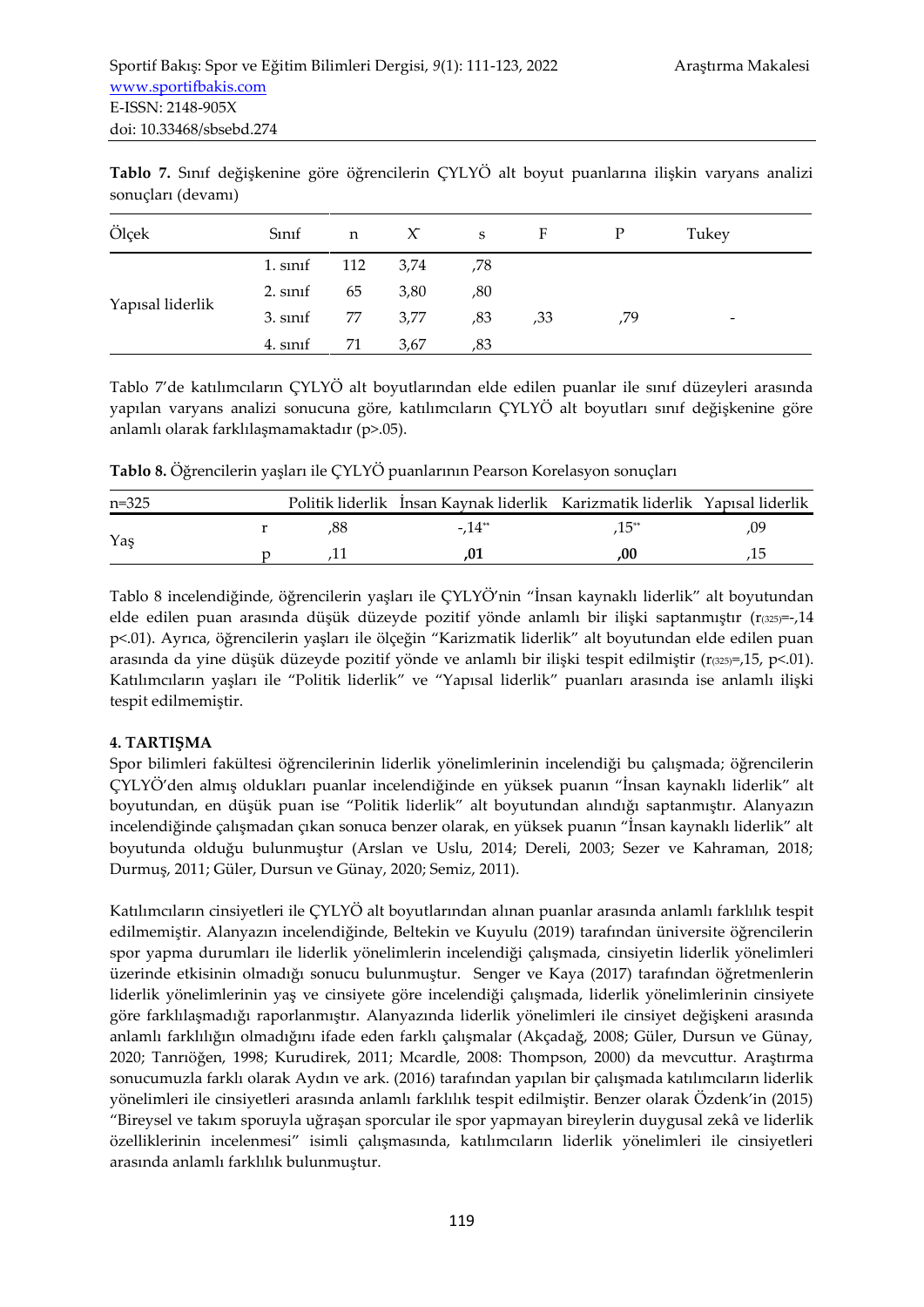Öğrencilerin lisanslı spor yapma değişkeni ile ÇYLYÖ alt boyutlarından almış oldukları puanlar arasında anlamlı farklılık saptanmamıştır. Alanyazında, Beltekin ve Kuyulu (2019) tarafından spor bilimleri fakültesi öğrencilerin liderlik yönelimlerin incelendiği çalışmada, lisanslı spor yapmanın liderlik yönelimlerini etkilemediği tespit edilmiştir. Bu sonuç çalışmamız sonucuyla örtüşmektedir. Çiriş (2018) tarafından yapılan "11. Ve 12. Sınıf Öğrencilerinin Sosyal Beceri Düzeylerinin Liderlik Özelliklerine Etkisinin Spor Yapma Durumu Açısından İncelenmesi" isimli çalışmada lisanlı spor yapan öğrencilerin insana yönelik liderlik, sembolik liderlik ve yapısal liderlik yönelimlerinin spor yapmayan öğrencilere göre daha yüksek olduğu saptanmıştır. Bu sonuç çalışma sonucumuzla farklılaşmaktadır.

Katılımcıların liderlik dersi alma değişkeni ile ÇYLYÖ alt boyutlarından "Karizmatik liderlik" boyutu arasında istatistiksel olarak farklılaşma saptanmıştır. Liderlik dersi alan öğrencilerin karizmatik liderlik yönelim puanları liderlik dersi almayanlardan yüksek olduğu tespit edilmiştir.

Öğrencilerin sınıf düzeyleri ile ÇYLYÖ alt boyutlarından elde edilen puanlar arasında anlamlı farklılığın olmadığı saptanmıştır. Alanyazında, Güngör ve Yenel (2017) tarafından BESYO'da öğrenim gören öğrenciler üzerinde yapılan çalışmada, katılımcıların sınıf düzeylerinin liderlik özelliklerini etkilemediği saptanmıştır. Sarıkaya ve Bilir (2019) tarafından beden eğitimi ve yüksekokulu öğrencilerinin liderlik özelliklerinin incelendiği çalışmada, liderlik ölçeği ile öğrenim görmüş oldukları sınıf arasında anlamlı farklılığın olmadığı belirtilmiştir. Atar ve Özbek (2009) tarafından yapılan bir çalışmada da liderlik davranışları ile sınıf değişkeni arasında anlamlı farklılık tespit edilmemiştir. Bu sonuçlar çalışma sonucumuzla benzerlik göstermektedir. Yalız Solmaz ve Aydın (2015) ve Arslan ve Uslu'nun (2014) üniversite öğrencileri üzerine yapmış oldukları çalışmada liderlik özelliği ile sınıf düzeyleri arasında anlamlı farklılık saptanmıştır. Bu sonuçlar ise çalışma sonucumuzla farklılık göstermektedir.

Katılımcıların yaşları ile ÇYLYÖ'nin "İnsan kaynaklı liderlik" alt boyutundan elde edilen puan arasında pozitif yönde düşük düzeyde ve anlamlı bir ilişki bulunmuştur. Ayrıca, öğrencilerin yaşları ile ölçeğin "Karizmatik liderlik" alt boyutundan elde edilen puan arasında da yine pozitif yönde düşük düzeyde ve anlamlı bir ilişki bulunmuştur. Başka bir ifadeyle, katılımcıların yaşları arttıkça "İnsan kaynaklı liderlik" ve "Karizmatik liderlik" yönelimleri artar. Alanyazında, Aygün (2018) tarafından yapılan "Buz hokeyi sporcularının duygusal zekâ ve liderlik özelliklerinin sportif sürekli kendine güven üzerine etkisi" isimli çalışmada sporcuların yaşları arttıkça karizmatik liderlik yönelimlerinin arttığı saptanmıştır. Bu sonuç çalışma sonucumuzla örtüşmektedir.

## **5. SONUÇ VE ÖNERİLER**

Sonuç olarak, spor bilimleri fakültesi öğrencilerin en çok "insan kaynaklı liderlik" yönelimini sergiledikleri görülmüştür. Ayrıca, katılımcıların liderlik dersi almalarının karizmatik liderlik yöneliminde etkili olduğu ve katılımcıların yaşları ile "insan kaynaklı liderlik" ve "karizmatik liderlik" yönelimleri arasında pozitif yönlü ilişki olduğu saptanmıştır. Öte yandan, katılımcıların cinsiyetleri, sınıf düzeyleri ve lisanslı spor yapma durumları ise liderlik yönelimleri üzerinde etkili olmadığı tespit edilmiştir.

Bu çalışma sadece Gazi Üniversitesi Spor Bilimleri Fakültesi öğrencileri ile sınırlıdır. Sonraki çalışmalar için farklı fakültelerde öğrenim gören öğrenciler örnekleme dâhil edilebilir. Ayrıca, liderlik dersi almanın liderlik yönelimlerinde farklılıklar getirdiği saptanmıştır. Bu farklılıkların nedenlerinin daha net ortaya konulabilmesi için nitel çalışmaların yapılması da faydalı olabilir.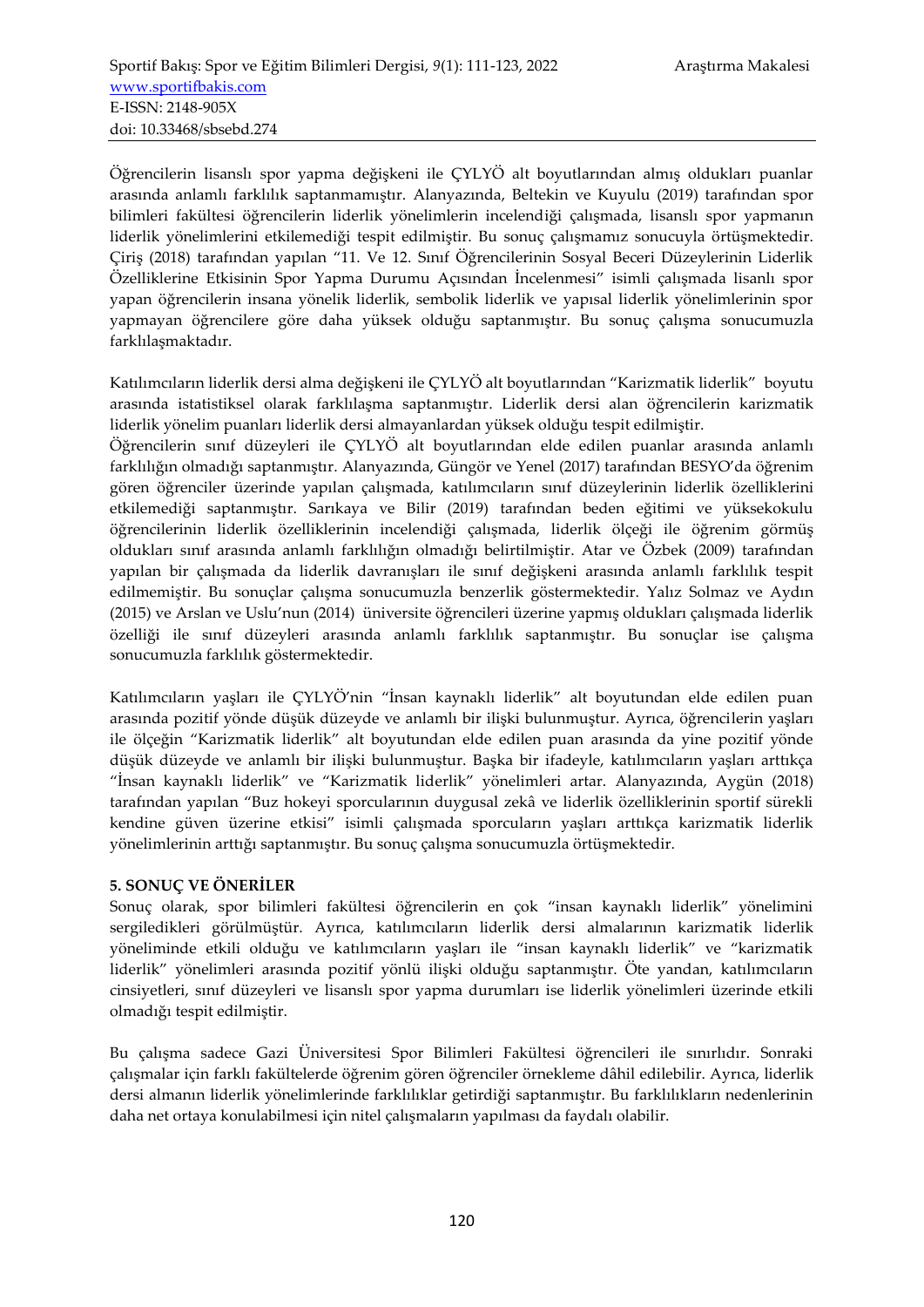### **Yazar Katkıları**

Yazarlar çalışmanın her aşamasına eşit derecede katkı sağlamıştır.

#### **Etik Beyan**

Bu makalede dergi yazım kurallarına ve bilimsel araştırma ve yayın etiği kurallarına uyulmuştur. Makale ile ilgili doğabilecek her türlü ihlallerde sorumluluk yazara aittir.

#### **Çıkar Çatışması**

Yazar(lar) çalışma ve yayımlanması konularında herhangi bir çıkar çatışması belirtmemişlerdir.

# **KAYNAKÇA**

Akbaba, A., & Erenler, E. (2008). Otel işletmelerinde yöneticilerin liderlik yönelimleri ve işletme performansı ilişkisi. *Anatolia: Turizm Araştırmaları Dergisi, 19*(1), 21-36.

Akçadağ, S. (2008). *Okul öncesi öğretmenlerinin liderlik davranışları ve kişili özellikleri arasındaki ilişkinin çeşitli değişkenlere göre incelenmesi (Ankara ili örneği)* (Yüksek Lisans Tezi). Gazi Üniversitesi Eğitim Bilimleri Enstitüsü, Ankara.

Arslan, H., & Uslu, B. (2014). Öğretmen adaylarının öğrenme stilleri ile liderlik yönelimleri arasındaki ilişki. *Eğitim ve Bilim*, *39*(173), 341-355.

Atar, E., & Özbek, O. (2009). Beden eğitimi ve spor yüksekokulu öğrencilerinin liderlik davranışları. *Spormetre Beden Eğitimi ve Spor Bilimleri Dergisi, 7*(2), 51-59.

Aydın, R., Bozkuş, T., & Kul, M. (2016). Beden eğitimi ve spor yüksekokullarındaki öğrencilerin liderlik özelliklerinin cinsiyet değişkenine göre incelenmesi*. International Journal of Science Culture and Sport, 4*(Special Issue 1), 122-131.

Aygün, M. (2018). *Buz hokeyi sporcularının duygusal zekâ ve liderlik özelliklerinin sportif sürekli kendine güven üzerine etkisi* (Doktora Tezi). Atatürk Üniversitesi Kış Sporları ve Spor Bilimleri Enstitüsü, Erzurum.

Beltekin, E., & Kuyulu, İ. (2019). Spor bilimleri fakültelerinde öğrenim gören öğrencilerin liderlik yönelim düzeylerinin incelenmesi (Erciyes Üniversitesi örneği). *Herkes için Spor ve Rekreasyon Dergisi*, *1*(1), 26-29.

Cansoy, R., & Tofur, S. (2017). Examining the relationship between teacher candidates' individual values and leadership orientations. *Journal of Education and Practice*, *8*(2), 101-113

Carrillo, R. A. (2019). *The relationship factor in safety leadership: achieving success through employee engagement.* Abington: Routledge.

Cengiz, R., & Güllü, S. (2018). Spor bilimleri fakültesi öğrencilerinin liderlik yönelimleri ve fiziksel saygı düzeylerinin incelenmesi. *Gaziantep Üniversitesi Spor Bilimleri Dergisi*, *3*(4), 94-108.

Çiriş, V. (2018). *11. ve 12. sınıf öğrencilerinin sosyal beceri düzeylerinin liderlik özelliklerine etkisinin spor yapma durumu açısından incelenmesi* (Doktora Tezi). Sakarya Üniversitesi Sosyal Bilimler Enstitüsü, Sakarya.

Dereli, M. (2003). *A survey research of leadership styles of elementary school principles (*Yüksek Lisans Tezi). Orta Doğu Teknik Üniversitesi Eğitim Fakültesi, Ankara.

Durmuş, Ö. (2011). *İlköğretim ve lise öğrencilerinde görülen liderlik davranışlarının araştırılması* (Yüksek Lisans Tezi). Çanakkale Onsekiz Mart Üniversitesi Sosyal Bilimler Enstitüsü, Çanakkale.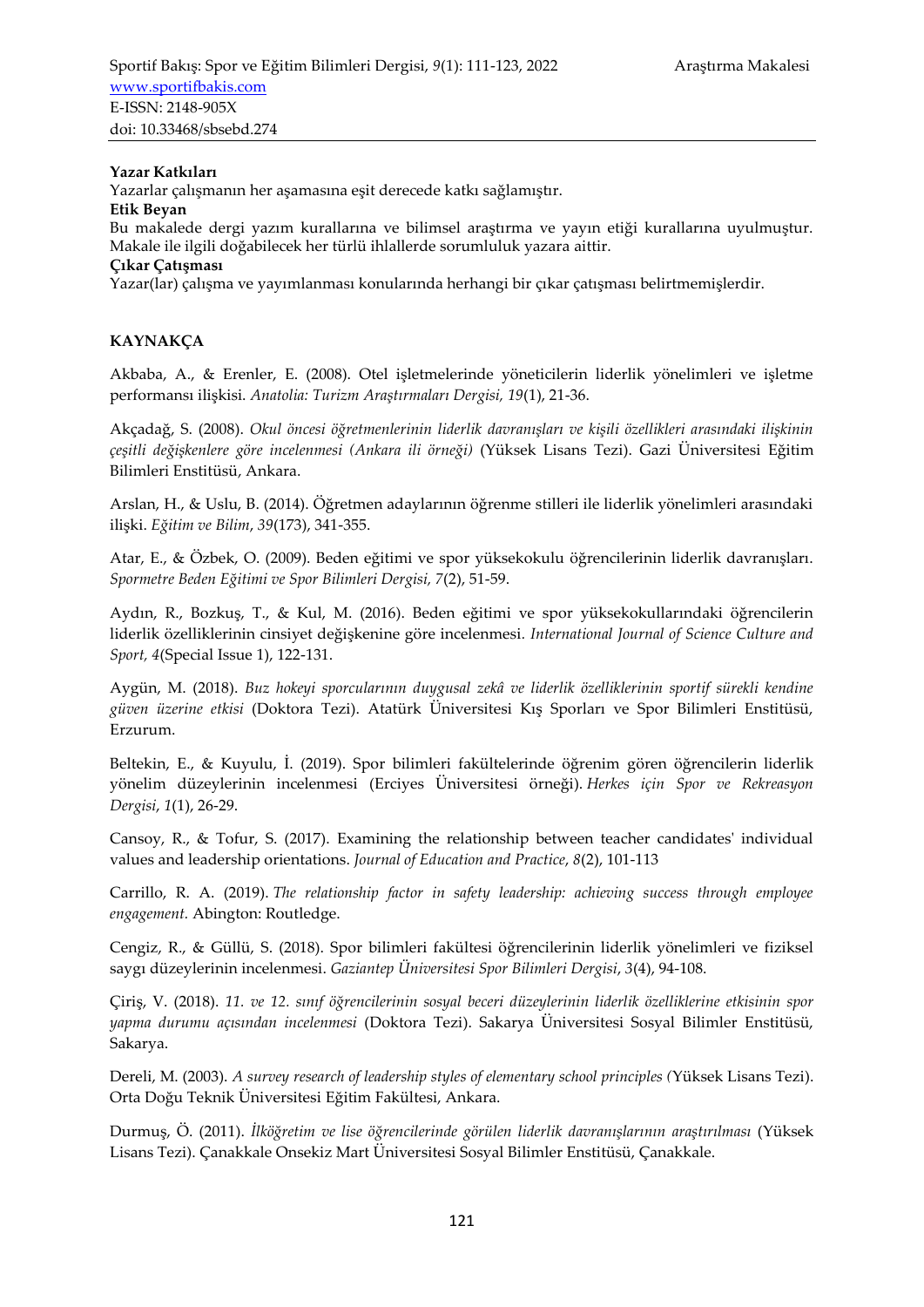Durocher, E. A. (1995). *Leadership orientations of school administrators: A survey of nationally recognized school leaders* (Doctoral Dissertation), Teachers College Columbia University, New York.

Dursun, M., Arı, Ç., Adaş, S. K., & Ulun, C. (2019). Spor örgütlerinde çalışan bireylerin lider kavramına ilişkin metaforik algıları. İçinde Oktay Kızar (Ed.), *Spor bilimleri alanında araştırma makaleleri* (s.199-214). Ankara: Gece Akademi.

Dursun, M., Günay, M., & Yenel, İ. F. (2019). Çok yönlü liderlik yönelimleri ölçeği (ÇYLYÖ): Geçerlik ve güvenirlik çalışması. *Uluslararası Yönetim Akademisi Dergisi, 2*(2), 333-347.

Eren, E. (2012). *Örgütsel davranış ve yönetim psikolojisi* (13. Baskı). İstanbul: Beta.

Goleman, D. (1999). *Duygusal zekâ* (Çev. B.S. Yüksel). İstanbul: Varlık Yayınları.

Güler, B., Dursun, M., & Günay, M. (2020). Spor lisesi öğrencilerinin liderlik yönelimlerinin incelenmesi. *Uluslararası Güncel Eğitim Araştırmaları Dergisi*, *6*(2), 576-587.

Güngör, N. B., & Yenel, F. (2017). Beden eğitimi ve spor öğretmenliği bölümü öğrencilerinin epistemolojik inançları ile liderlik özellikleri arasındaki ilişkinin incelenmesi. *Beden Eğitimi ve Spor Bilimleri Dergisi*, *19*(2), 39-55.

Han, J. H., Liao, H. T., Susan, M., & Kim, S. (2018). Effects of high performance work systems on transformational leadership and team performance: Investigating the moderating roles of organizational orientations. *Human Resource Management*, *57*(5), 1065-1082.

Hossain, M. U., & Asheq, A. A. (2020). Do leadership orientation and proactive personality influence social entrepreneurial intention?. *International Journal of Management and Enterprise Development*, *19*(2), 109-125.

Karasar, N. (2007). *Bilimsel araştırma yöntemi* (17. Baskı). Ankara: Nobel.

Kim, D., Choi, D., & Vandenberghe, C. (2018). Goal-focused leadership, leader-member exchange, and task performance: The moderating effects of goal orientations and emotional exhaustion. *Journal of Business and Psychology*, *33*(5) 645-660.

Koçel, T. (1999). *İşletme yöneticiliği, yönetim ve organizasyon, organizasyonlarda davranış, klasik-modernçağdaş yaklaşımlar* (7.Baskı). İstanbul: Beta Basım Yayım Dağıtım.

Kurudirek, M. A. (2011). *Spor yöneticiliği ile beden eğitimi ve spor öğretmenliği bölümü öğrencilerinin eğitim seviyelerinin liderlik düzeylerine etkisi* (Yüksek Lisans Tezi). Atatürk Üniversitesi Sağlık Bilimleri Enstitüsü, Erzurum.

Mcardle, M. K. (2008). *Leadership orientations of community college presidents and the administrators who report to them: A frame analysis.* (Doctoral dissertation). University of Central Florida College of Education, Florida.

Mujtaba B. G. (2019). Leadership orientation of Afghan and Japanese respondents: A study of "Guzaara" or getting along in Asia. *Information Management and Business Review, 11*(1), 24-39.

Özdamar, L. (1999). A genetic algorithm approach to a general category project scheduling problem. *IEEE Transactions on Systems, Man, and Cybernetics, Part C (Applications and Reviews)*, *29*(1), 44- 59.

Özdemir, M. (2018). Liderlik yönelimi ve politik beceri arasındaki ilişkinin okul müdürlerinin görüşlerine göre incelenmesi. *Ege Eğitim Dergisi*, *19*(1), 116-134.